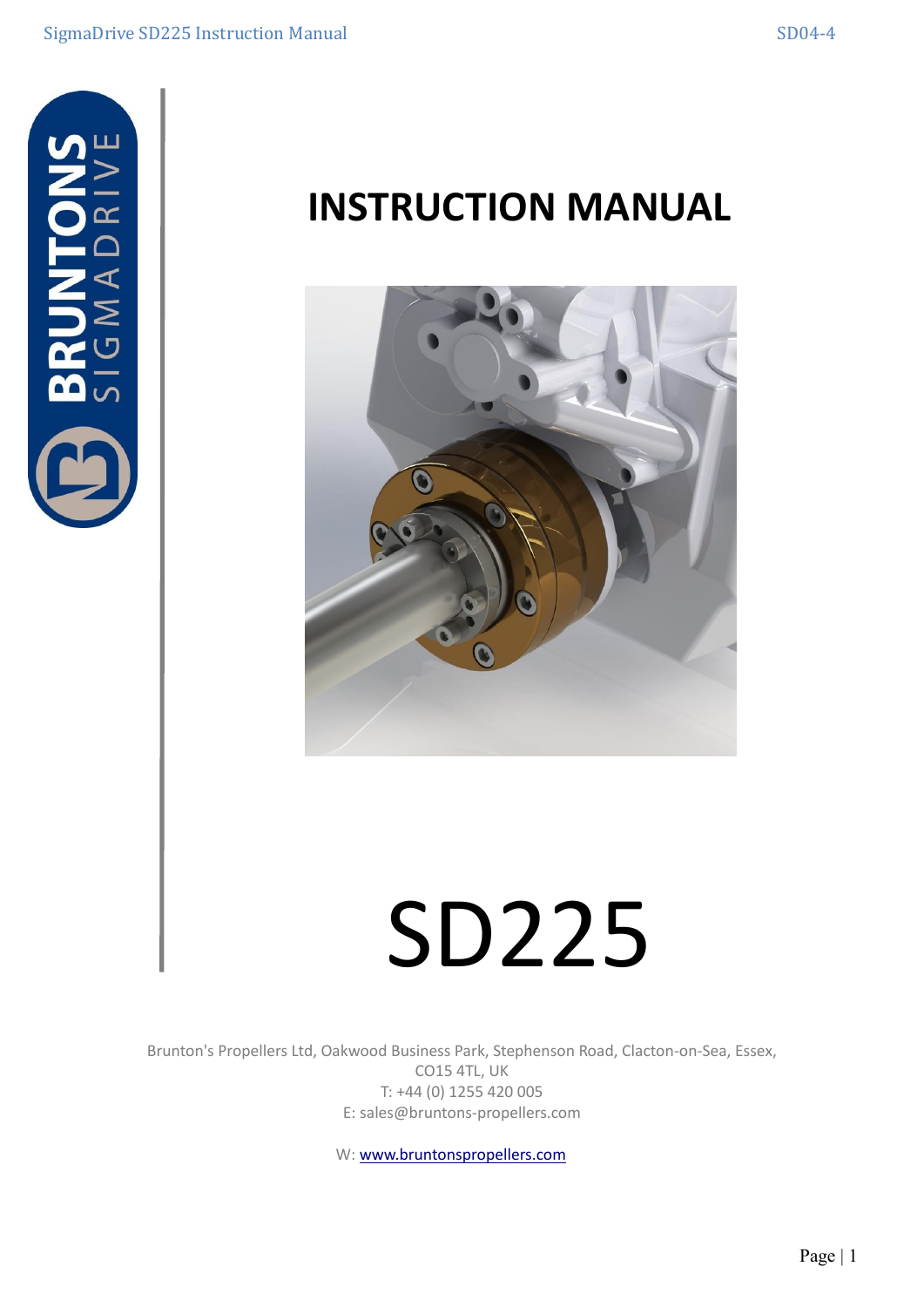# **Make sure you have thoroughly read and understood the installation instructions prior to fitting your SigmaDrive.**

# **WHAT SIGMADRIVE IS?**

SigmaDrive is a constant velocity joint that is able to resist the propeller thrust without the need for thrust bearings. Fitted in the same place as a standard shaft coupling, it reduces noise and vibration that the engine transmits to the propeller shaft. It corrects misalignment between the engine and propeller shaft up to a working angle of 3 degrees.



# **INSTALLATION**

- 1. Carefully clean the gearbox output flange and shaft contact surfaces.
- 2. Insert the M10 high tensile studs (11) into the corresponding tapped holes to match the gearbox output flange, ensuring the longer threaded side of the stud is threaded into the body of the SigmaDrive. Lock the studs using the two thin M10 lock nuts (14) and the loctite **290** supplied. Remove and disgard the two narrow M10 lock nuts (14) after fitting.
- 3. Ensure the output flange register (10) is inserted into the SigmaDrive unit prior to fitting to the gearbox flange. This will ensure the SigmaDrive is centered on the gearbox and should be a snug fit. See Fig 2.
- 4. **Please apply a light oil film on the outer surface of the taper lock (7), making sure that the surface between the taper and central sphere (3) is clean and well lubricated. Use WD-40 or hydraulic oil, this will aid removal. Please do not use oil with molybdenum disulfide, high pressure additives or graphite grease on either the shaft or taper lock. These substances notably reduce the friction coefficient for the clamp unit. Do not apply any lubricant between the shaft and the inside of the taper lock (7) surfaces.**
- 5. Carefully slide the clamp unit (7) onto the propeller shaft to the minimum depth indicated in table 2 (See Fig 2 for diagram). Maximum shaft insertion depth is 65mm.
- 6. Insert the clamp unit into the central sphere and loosly tighten the M8 taper locking bolts (9) using an allen key in a crossed sequence (see fig 3). If alignment blocks are not being used (see fig 1), then go to step 8.
- 7. Use the alignment blocks to hold the clamp unit parallel. Insert the blocks evenly spaced under the clamp unit as per fig 1, and gently tighten the taper locking bolts (9), to sufficiently hold the alignment blocks in place. Do not torque the taper locking bolts (9) until alignment is complete and the alignment blocks have been removed. Proceed with normal alignment and fixing methods with propeller shaft and gearbox, taking care not to exceed the maximum working angle when centering Sigmadrive to gearbox output flange. Please go to step 9.
- 8. Proceed with normal alignment and fixing methods with propeller shaft and gearbox, taking care not to exceed the maximum working angle when centering Sigmadrive to gearbox output flange. It is preferable to make sure that the shaft is aligned to start with as the maximum installation angle should not exceed 3 degrees. We recommend using our alignment blocks for SigmaDrive to align the shaft, particularly for a new running stern gear. See step 7 for this method. For retrofitting, it is generally acceptable to replace the standard coupling with Sigmadrive, provided that the shaft is correctly aligned to begin with.
- 9. Once the SigmaDrive is aligned with the gearbox flange. Fit the M10 Nyloc nuts (13) and locking washer (12) to the M10 high tensile studs (11) and tighten firmly to a torque of **61Nm**.
- 10. The aligment blocks must then be removed, if used.
- 11. Tighten the M8 taper locking bolts (9) in the sequence indicated in fig 3 at least 3 times by hand using an allen key.
- 12. Tighten the M8 taper locking bolts (9) in the sequence indicated in fig 3 with a torque wrench to 25Nm, then 30Nm and finally 38Nm. Only tighten to required torque once. Do not exceed 38Nm of torque, this could make it difficult to remove if it is overtightened.
- 13. Note that the shaft will be drawn up into the clamp by as much as 3mm to 4 mm.

Adapter pieces are available for larger gearbox flanges.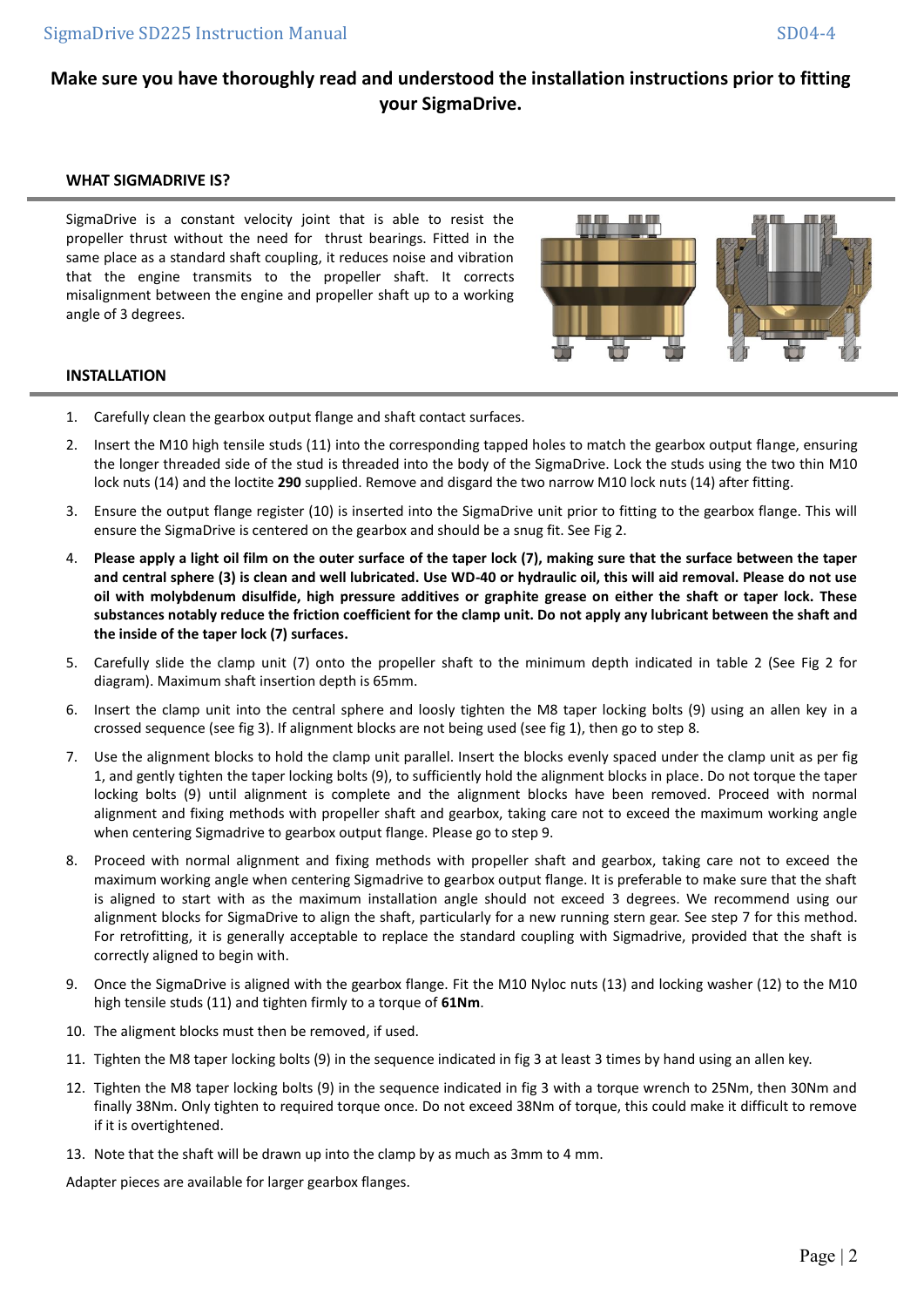# **WARNING**

Before starting the engine, rotate the shaft manually by hand and check that it rotates easily in both directions. Check and if necessary reduce working angle. It is preferable to make sure that the shaft is aligned to start with as the maximum installation angle should not exceed 3 degrees. The smaller the angle the longer the lifespan of the SigmaDrive will be. The angle can be measured using a bevel gauge and should not exceed our recommendation. After initial sea trials the engine can be adjusted to reach the perfect working angle of alignment, this will be necessary especially if there is any irregular movement on the coupling, when in operation. If alignment was completed with the vessel out of the water, the alignment must be re-checked again when the vessel has been lauched.

The SigmaDrive unit is packed with special high temperature grease. During initial operation it is very likely for the component to expel grease. The operating temperature, in some cases, can make the coupling run a little hot making the grease more fluid. We recommend cleaning the excess grease from the coupling, from time to time, using a cloth. Ensure the vessel is stationary and the engine is switched off, preferably at the dock, when following this procedure. Please also check the temperature of the couplings as they may still be near to running temperature after initial motoring trials, this can be as much as 90 degrees.

Run installation to bring engine up to working temperature and re-check torque settings on the gearbox flange nuts (13) and also the shaft taper locking bolts (9) by hand with an allen key.

# **MAINTENANCE**

The Sigmadrive is extemely low maintainance and does not require regreasing when working at specified angles. Once installed correctly it will last as long as a conventional half couple. Peroidically check mounting bolts and nuts for tightness and overall condition.

# **REMOVAL AND DISASSEMBLY**

Loosen the M8 high tensile clamping screws (9) using an allen key. Insert the screws into the dismantling threads on the clamp unit (7) and tighten very gradually and regularly in crossed sequence until the back cone is released. We recommend no more than an 1/8 of a turn on each bolt. If the taper lock component is to be reused, ensure there is no damage to any surface. The M8 cap head screws (9) must be replaced.

# **TECHNICAL DATA**

| <b>MODEL</b>            | SD <sub>225</sub> | <b>THRUST MAX.</b> | 2800 KG                                                  |
|-------------------------|-------------------|--------------------|----------------------------------------------------------|
| <b>SERIAL NUMBER</b>    |                   | TEMP. MAX.         | $60^{\circ}$ C                                           |
| <b>MAXIMUM TORQUE</b>   | 2250Nm            | <b>LUBRICATION</b> | <b>GREASE</b>                                            |
| <b>MISALIGMENT MAX.</b> | 3° EACH COUPLING  | <b>GREASE TYPE</b> | SKF LGWA 2/0.4                                           |
| RPM MAX.                | 3000 RPM          |                    | SD100 Alignment Block.<br>Remove prior to final fitment. |

Table 1. SigmaDrive technical data

| <b>SD225</b>     |                  |                    |      |
|------------------|------------------|--------------------|------|
| Shaft Diameter B |                  | lShaft Diameter IB |      |
| l45mm            | ا 50mm           | 1.75"              | 50mm |
| 50mm             | 55 <sub>mm</sub> | ייר                | 50mm |

Table 2. Shaft insertion depth



Fig 1. Alignment block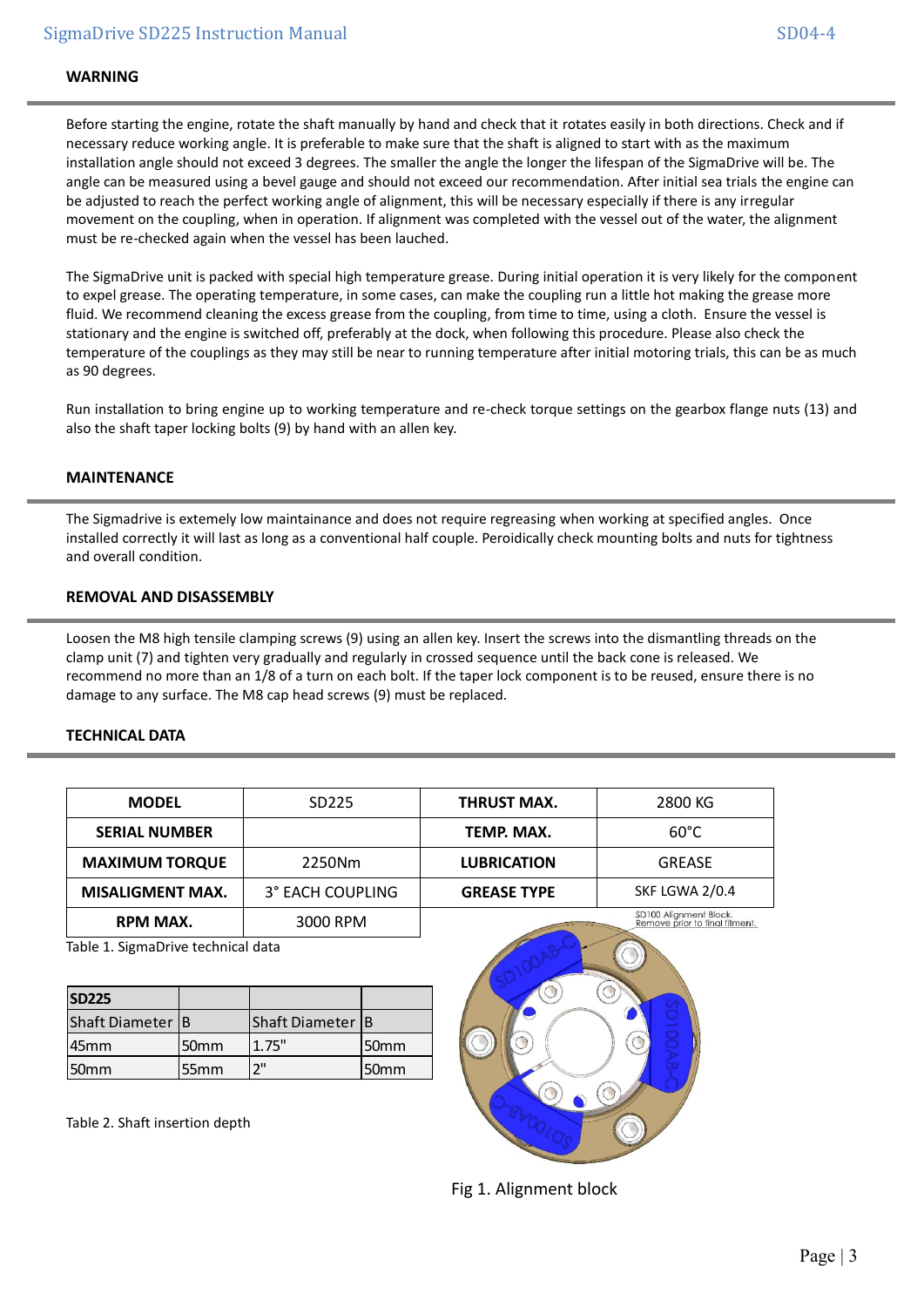

Fig 2. SigmaDrive angle drawing (Generic drawing for illustrative purposes only)







SECTION A-A

# Fig 4. Parts Diragram

|               | <b>ITEM NO. PART NUMBER</b>   | <b>DESCRIPTION</b>                             | QTY.           |
|---------------|-------------------------------|------------------------------------------------|----------------|
|               | SD22501                       | SD225 MAIN CORP                                | 1              |
| $\mathcal{P}$ | SD22502                       | SD225 COVER - NOT TO BE REMOVED                | 1              |
| 3             | SD22503B                      | <b>SD225 CENTRAL SPHERE</b>                    | 1              |
| 4             | SDBB30                        | <b>BALL BEARING 30mm</b>                       | 6              |
| 5             | M98.02X03.53'O'RINGNITRILE70  | linner O-Ring                                  | 1              |
| 6             | M132.00X02.50'O'RINGNITRILE70 | IOUTER O-RING                                  | 1              |
| 7             | <b>RCK7250</b>                | <b>SD225 CLAMP UNIT</b>                        | 1              |
| 8             | M10X35SKHDCPTS12.9Z           | M10 SOCKET HEAD CAP SCREWS - NOT TO BE REMOVED | 6              |
| 9             | M8X30SKHDCPTS12.9ZP           | M8 SOCKET HEAD CAP SCREWS                      | 6              |
| 10            | <b>REGISTER</b>               | <b>OUTPUT FLANGE REGISTER</b>                  | 1              |
| 11            | M10X44STUDEN19T               | M <sub>10</sub> x 44mm STUD                    | 4              |
| 12            | $H-HLB-10$                    | M10 LOCKING WASHER                             | 4              |
| 13            | M10NYLOCTS10.9ZP              | M10 NYLOC NUT, 10.9 GRADE ZINC PLATED          | 4              |
| 14            | M10LN                         | M10 LOCK NUT                                   | $\overline{2}$ |
| 15            | SD100-150AB                   | SD100-150 ALIGNMENT BLOCK                      | 3              |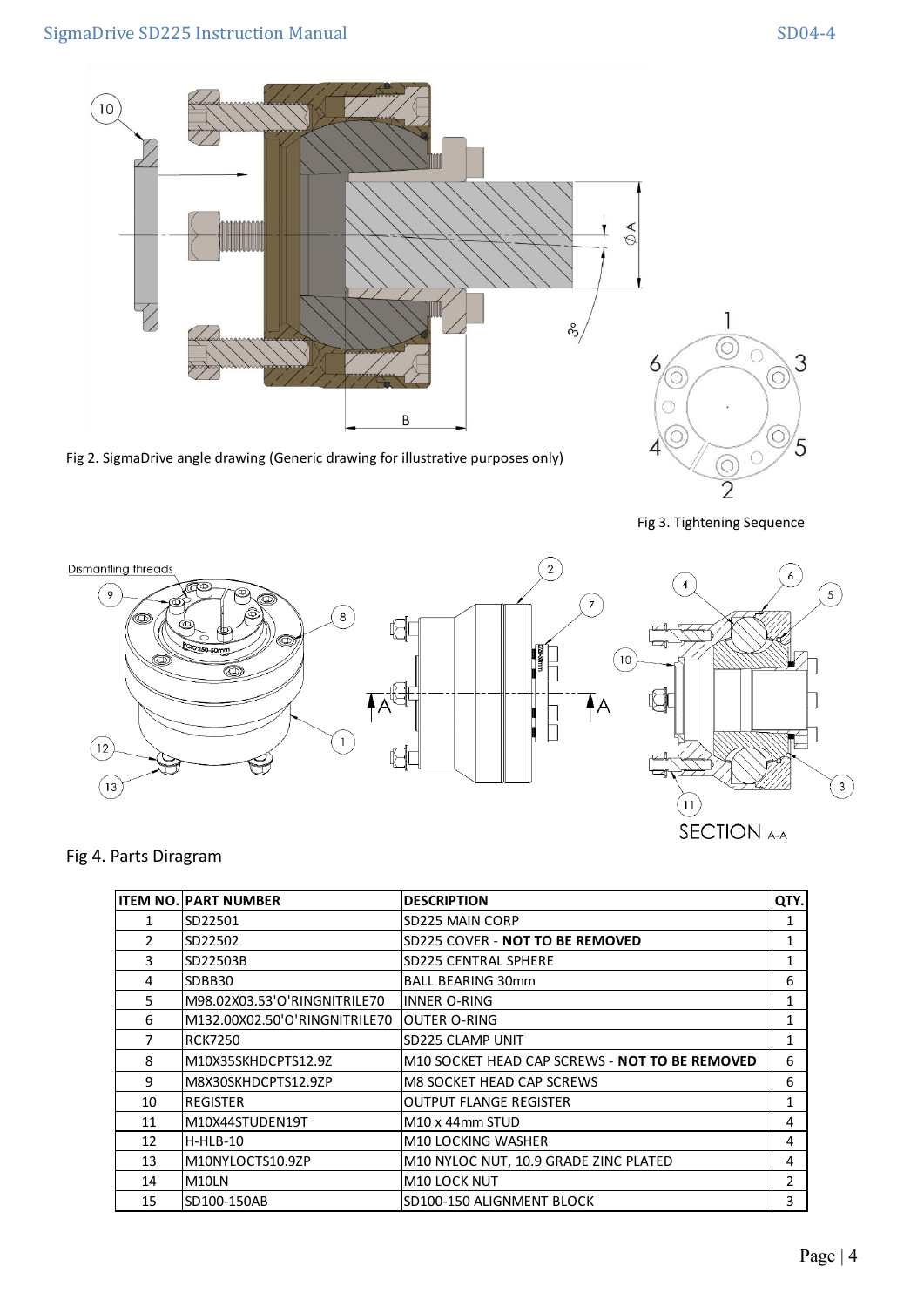### **TERMS & CONDITIONS OF WARRANTY AND PRODUCT LIABILTY**

#### **DEFINITIONS**

**These Conditions shall be incorporated in all Contracts entered into by Bruntons Propellers Ltd ("Company") to the exclusion of any other terms and conditions whether or not the same are endorsed upon, delivered with or referred to in any purchase order or other document delivered by the Purchaser to the Company.**

#### **REPAIR, SERVICING & OTHER WORKS**

**In the event of the Company undertaking the repair or servicing or any other work (whether of a similar nature or not) on goods made available for the purpose by a Purchaser: -**

Every care will be taken to carry out the work satisfactorily but no guarantee is given to return goods to their original state or as to their performance, nor is any liability accepted in connection with the time taken to carry out the work;

The Purchaser or his agents shall give the Company or its workmen or those of its agents access to any dock and ship or other premises where the goods are situated and to the goods to be worked on at all reasonable times with the use of normal dock or other services including air, water and electricity. If the Company consider it necessary to work outside normal hours the Purchaser will use his best endeavour to facilitate such work and to provide the necessary access and services.

#### **DAMAGE IN TRANSIT**

When the price quoted includes delivery the Company will repair or replace free of charge goods damaged in transit provided the carriers and the Company receive written notification of such damage within seven days of delivery. The Company shall not be responsible for any damage sustained after the goods have been unloaded at the agreed point of delivery of where the Purchaser has failed to notify the Company of the damage within the time period specified.

#### **SPECIFICATION AND PERFORMANCE**

Unless the Company has been engaged to produce technical drawings only, all specifications, drawings and other data submitted with a tender or quotation are approximate. Descriptions and illustrations contained in catalogues, prices lists and other advertising matter issued by the Company are intended only to present a general idea of the goods and none of these documents shall form part of any contract unless expressly stated.

- 1. Unless otherwise agreed by the parties, any drawings, specifications and other data issued by the Company for the purpose of any contract or prospective contract remain the property of the Company and shall be treated as confidential by the Purchaser.
- 2. Performance figures given are based upon experience and are such as the Company expects to obtain on test. The Company accepts no liability if such performance is not attained in use unless it is expressly guaranteed in the contract. Where such guarantee is given it shall be without prejudice to the provisions of Clause 15 thereof.
- 3. It is the Purchaser's responsibility to satisfy themselves that the specification offered by the Company defines goods which are sufficient and suitable for the Purchaser's purpose. Defects in quality or dimensions in any delivery shall not be grounds for cancellation of the remainder of the order or contract (if any).

#### **INTELLECTUAL PROPERTY RIGHTS**

#### **Unless expressly stated to the contrary and embodied in the contract, all intellectual property rights in respect of the goods and services remain vested in the Company.**

1. Where goods are not of the Company's design the Purchaser shall indemnify the Company against all damages, penalties, costs, claims and liability in respect of the infringement of any letters patent registered design or other industrial rights resulting from the carrying out of work in accordance with his design particulars specifications work data or instructions, express or implied.

#### **DELIVERY TAKING OVER AND PASSING OF PROPERTY**

**Without prejudice to any of the Company's other rights under these terms and conditions notwithstanding delivery of any goods and at the Company's sole discretion, title in the goods shall remain with the Company until they have been paid for in full.**

- 1. If such payment is overdue in whole or in part the Company may (without prejudice to any of its other rights) recover or re-sell the goods or any of them and may enter upon your premises for that purpose, a licence for which purpose is hereby granted, if any of the goods are incorporated in other goods before such payment the Property in the goods delivery by the Company shall nevertheless be and remain with the Company until such payment has been made provided that where any goods delivered under this Contract have been sold by the Purchaser either in their original form or after further processing or incorporating in some products then the Purchaser shall be trustee for the Company of the proceeds of sale thereof or of any claim by the Purchaser in respect of such goods.
- 2. Notwithstanding the above, risk in the goods shall pass to the Purchaser upon delivery (and you should therefore insure).

#### **PACKAGING**

**Unless otherwise stated packaging will be in accordance with the Company's standard packaging and is not returnable.**

1. The Company accepts no liability whatsoever for damage in transit on the grounds of alleged unsuitability of packaging.